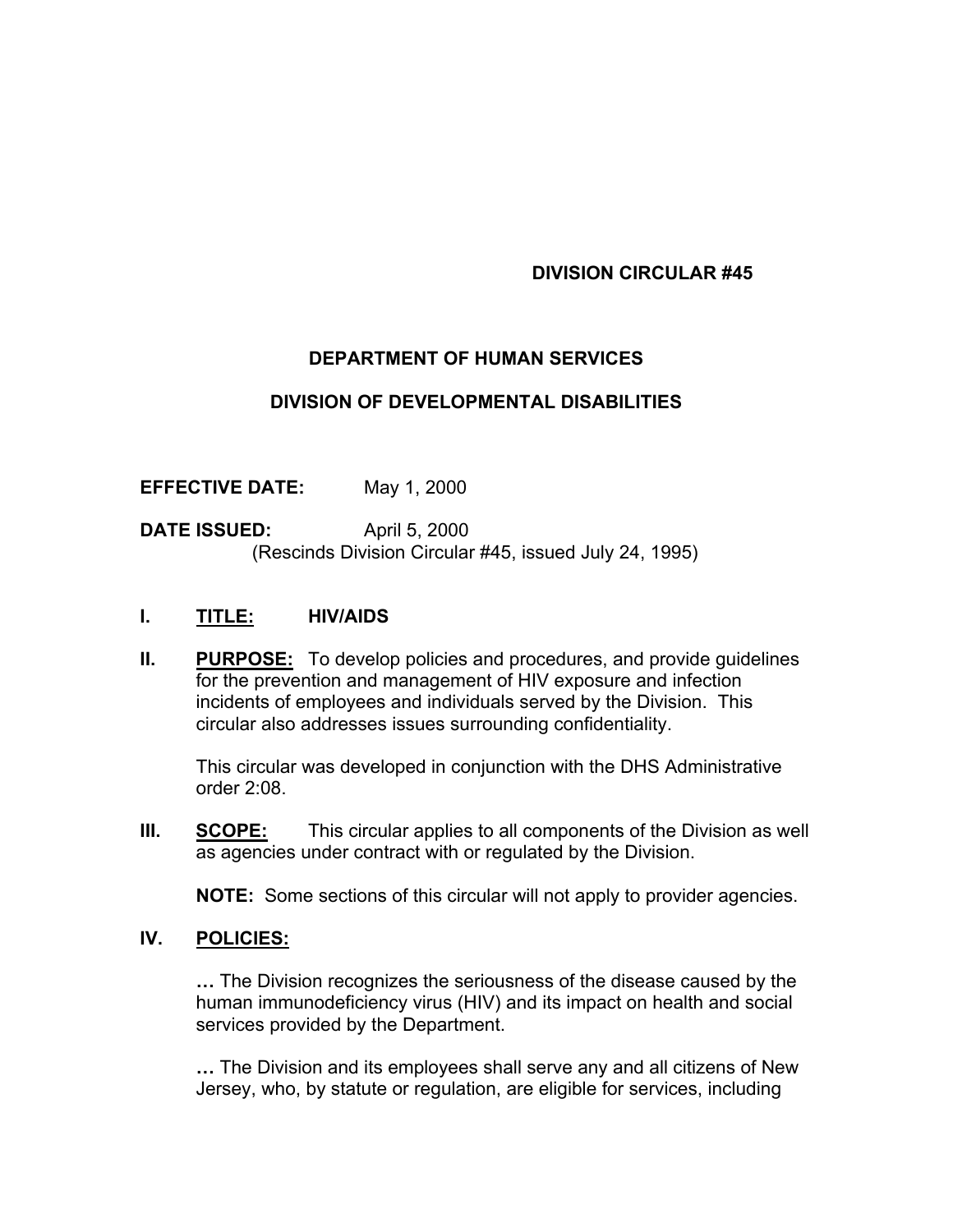those with a suspected or confirmed diagnosis of HIV infection with or without AIDS symptoms.

**…** The Division shall not discriminate in any manner in hiring and job assignment practices against known HIV exposed or HIV infected employees.

**…** Admission to a developmental center or a Division operated or funded program shall not be cause for testing for the presence of HIV.

**…** HIV testing of individuals receiving services and all results will be kept in strictest confidence and will not be made available to any party without written consent, as provided in this circular.

**…** Employees and agencies under contract with or regulated by the Division have a duty to maintain the confidentiality of HIV-related information. The duty to maintain the confidentiality derives from an individual's right to privacy which is established by the U.S. Constitution; the New Jersey State Constitution; the New Jersey Law Against Discrimination; other New Jersey State statutes and regulations; and, common law doctrine.

**…** Individuals receiving services, their families, guardians and partners have a right to privacy concerning disclosure of information related to HIV infections. The right to decide to whom information may be disclosed rests with the individual about whom the information pertains, or guardian, and not with employees or provider agencies.

**…** Unauthorized disclosure of HIV-related information could lead to individual liability as well as lawsuits against the Department, Division or provider agencies.

**…** Disclosure of HIV-related information could result in the individual suffering loss of privacy, harassment and discrimination.

#### **V. GENERAL STANDARDS:**

A. Definitions – For the purpose of this circular, the following terms shall have the meaning defined herein.

**AIDS** (acquired immunodeficiency syndrome) means a group of symptoms and disorders in the advanced stages of human immunodeficiency virus (HIV) infection which impairs the body's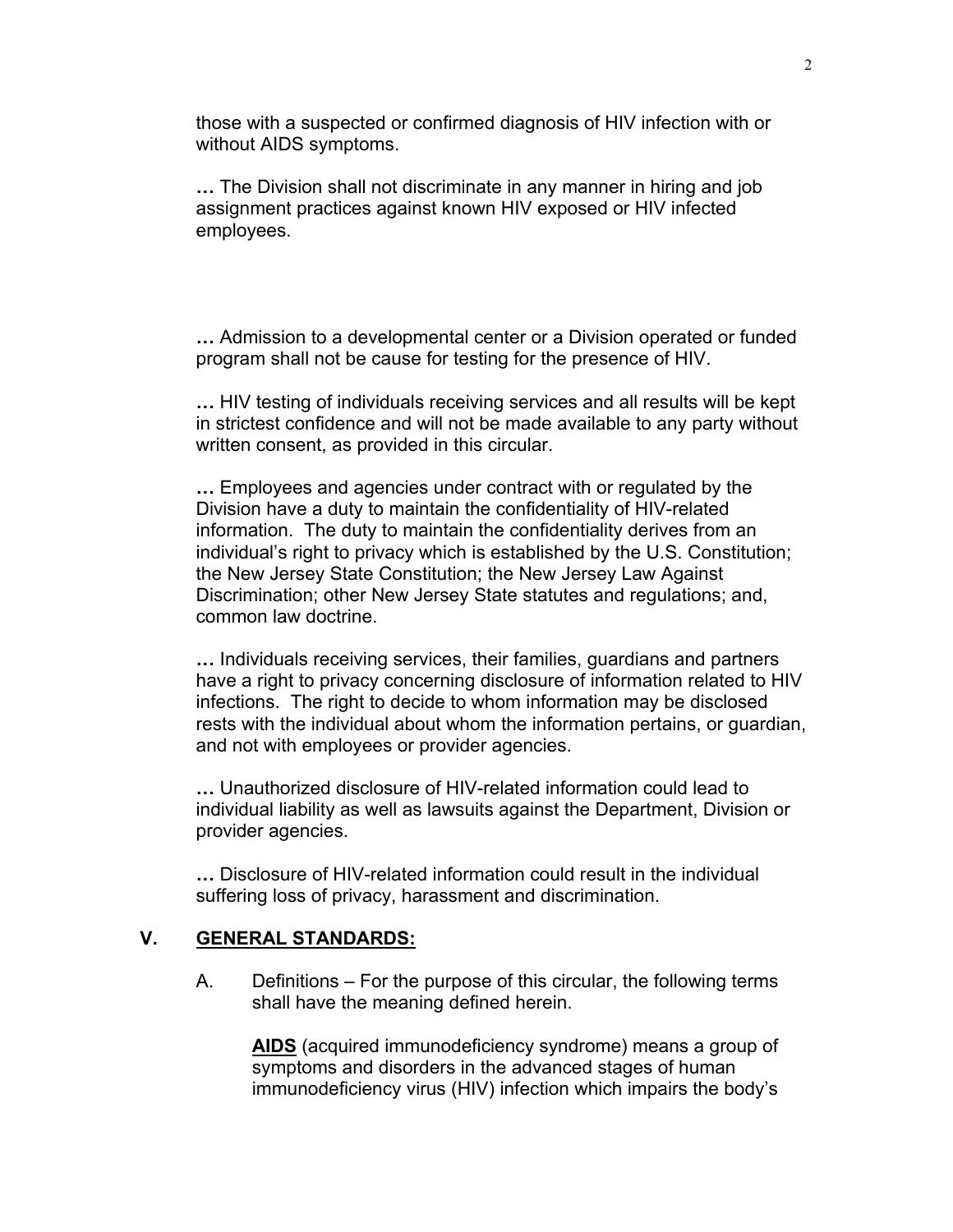ability to fight infection and leaves a person vulnerable to opportunistic infections, i.e., infections that take advantage of the body's inability to resist disease.

**Accidental Exposure** means an incident in which an open wound, skin lesion, or the mucous membrane of an individual accidentally comes in contact with blood or other body discharges from another

person, or where the individual is stuck by a needle or other sharp instrument previously used on another person.

**Asymptomatic Carrier** means a person infected with HIV and therefore capable of transmitting the disease but who has no symptoms.

**Casual Contact** means close, but nonsexual interaction, such as handshakes, hugging or kissing; sharing towels, eating or drinking utensils; and exposure to sneezing or coughing.

**HIV** (human immunodeficiency virus) means a virus, transmitted through blood, semen, vaginal secretions, or breast milk of infected persons, that destroys the cells which make up the body's immune system causing the body to be unable to defend itself from "opportunistic" infections.

**HIV Related Information** means any information that is likely to identify, directly or indirectly, someone as having been tested for or actually having HIV infection, antibodies to HIV, AIDS, or related infections or illness, or someone suspected of having HIV as a result of high risk behaviors.

**Opportunistic Infection** means an illness that occurs only when someone's immune system isn't working normally. The disease agent takes advantage of the body's weakened state.

- B. Conditions of Testing Served Individuals
	- 1. All persons admitted to developmental centers will be screened by admission personnel within 30 calendar days to ascertain whether they fall into a high-risk category or have engaged in high-risk behaviors. These high-risk factors include:

**..** IV drug users and sexual partners of IV drug users;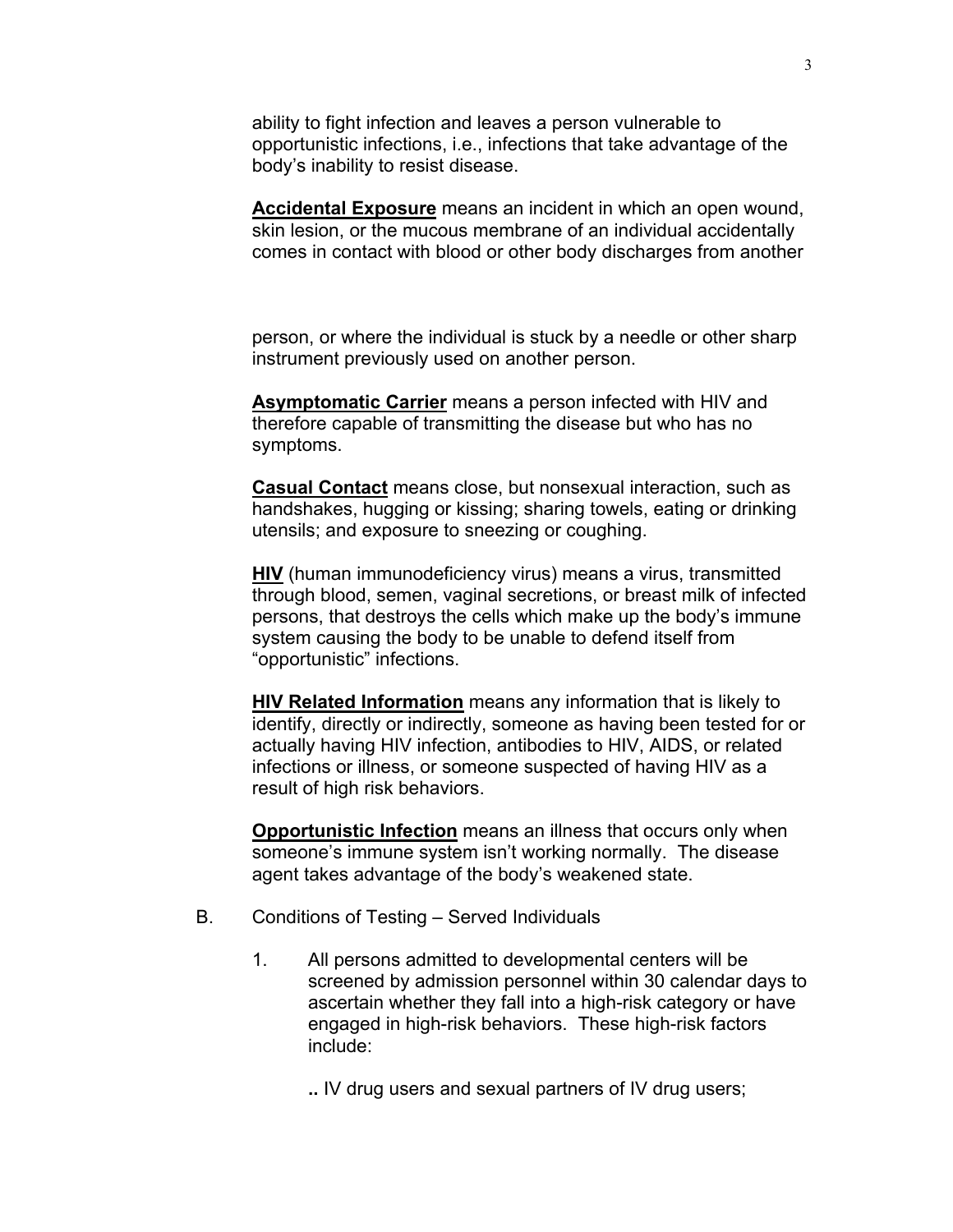- **..** persons having multiple sexual partners;
- **..** homosexual or bisexual men or their sexual partners;
- **..** prostitutes or those having sexual contact with prostitutes;

**..** hemophiliacs; and

**..** individuals who have received blood product transfusions, particularly between 1978 and 1985.

- 2. When clinically or socially indicated, or at the request of the individual or legal guardian, the Division will offer voluntary testing, agreed to in writing, by the competent adult or his/her legal guardian, for the presence of HIV with concurrent and appropriate counseling, education follow-up services and treatment per current accepted protocol.
- 3. Before a test for HIV is performed, written informed consent for the test will be obtained from a competent individual, parent or a minor or legal guardian of a legally incompetent adult. If the individual appears incompetent to give written consent, but has not been legally declared incompetent, the proper guardianship procedures must be completed before the test can be given.
- 4. A physician's or dentist's decision to recommend HIV testing must be based on the medical and/or social history of the individual, the physical examination, the presenting symptomology, the individual's lifestyle, and/or the overt current behavior of the individual. If the individual reveals through express information or discernible behaviors that he/she is in a high-risk category as defined in (1) above, and the individual or legal guardian gives written informed consent, HIV counseling and testing may be ordered.
- 5. If an individual receiving services or employee has been accidentally exposed, HIV counseling and testing shall be recommended to the individual. The source of the accidental exposure shall be offered the opportunity for HIV counseling and testing. The source shall be asked to give consent to release information to the person exposed.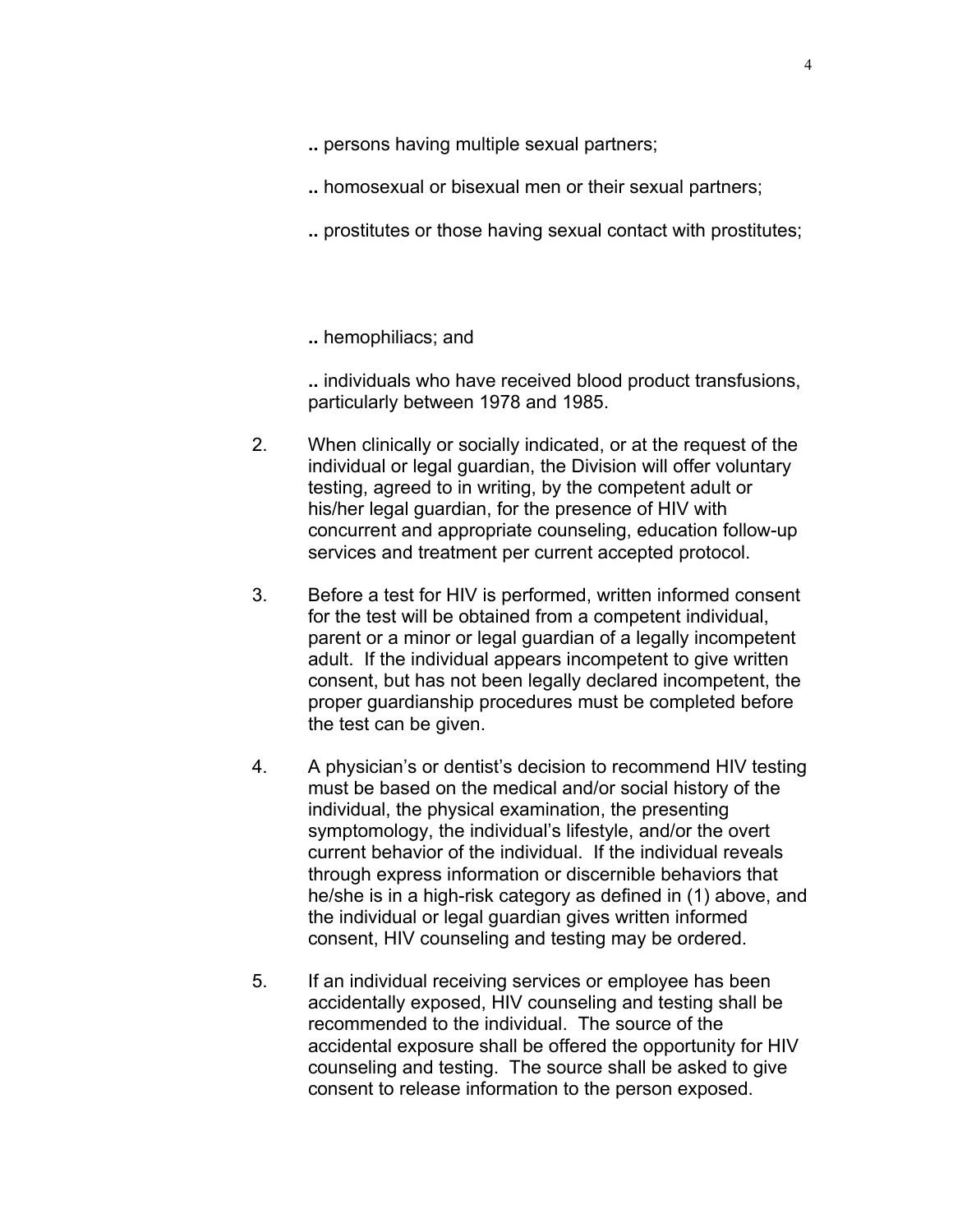6. In developmental centers, the laboratory supervisor will be given a copy of the signed informed consent form **before** performing an HIV test on any individual.

## C. Confidentiality

- 1. Existing laws re: HIV require a greater degree of confidentiality than is provided to the client record in N.J.S.A. 30:4-24.3.
- 2. HIV related information filed in the client record shall be protected per the requirements of N.J.A.C. 10:41-2.
- 3. HIV related information shall be maintained in a secured area. Access to that record shall be limited to persons with a need to know in order to provide HIV related services.
- 4. Written records or computer files that are generally available to staff must not be labeled or segregated in a manner that could lead to its identification as containing HIV-related information.
- 5. For community agencies, HIV related information shall be maintained by the agency's Executive Director or designee. Also, if a person is not served by a provider, the information shall be maintained by the Regional Administrator.
- 6. Information Covered by Confidentiality
	- a. HIV-related information pertaining to a specific individual who has applied for, receives, or formerly received services from the Division;
	- b. HIV-related information pertaining to an individual's family, guardian or partner;
	- c. HIV-related information regardless of the source, including whether the information is obtained intentionally; from the individual receiving services, his/her family, guardian, partner, or another source; or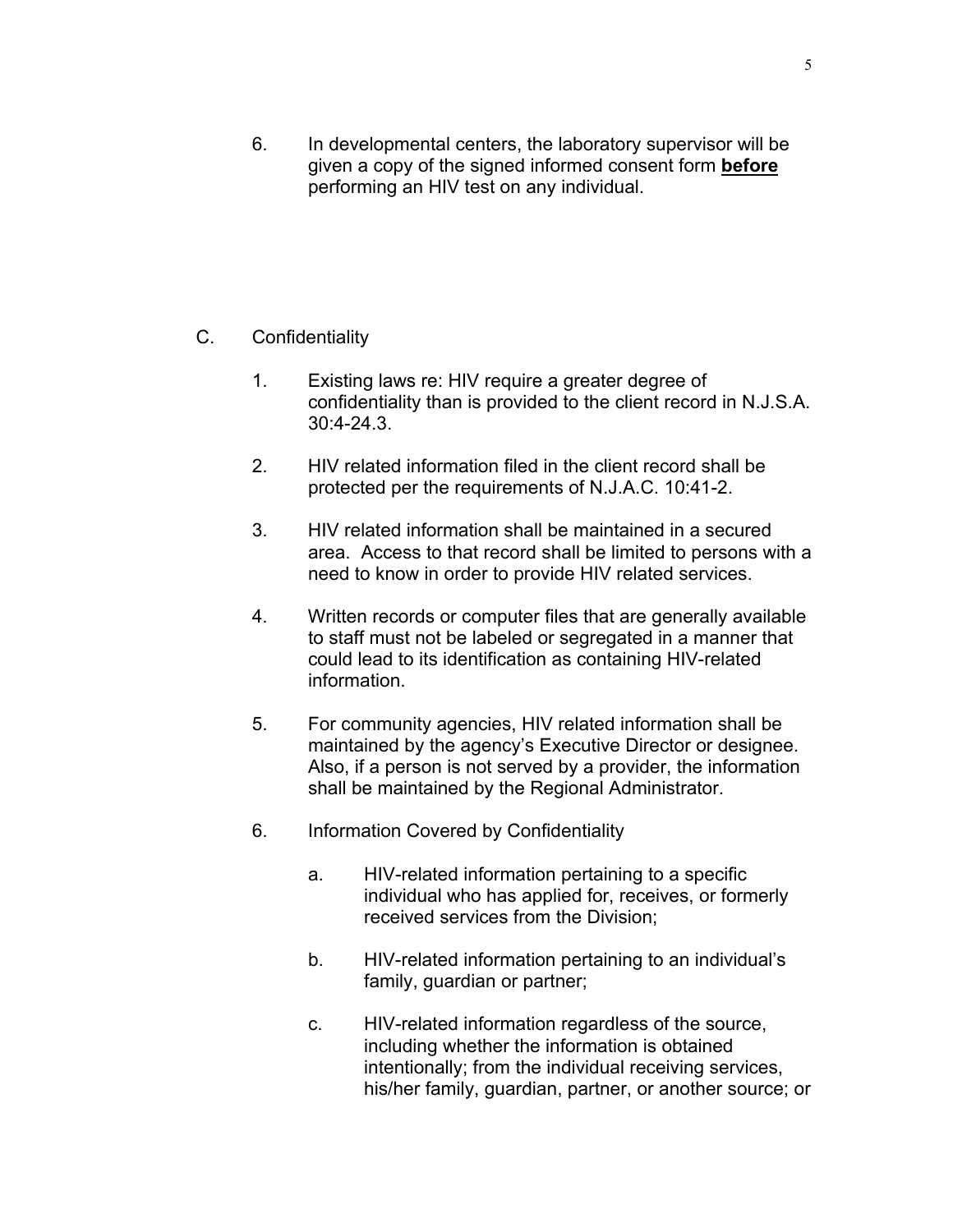through oral, observed written or electronic communication.

- 7. Individuals Subject to the Confidentiality Policy and Penalties for Unauthorized Disclosures
	- a. All individuals who work for or provide services are bound by the confidentiality provisions of this circular, including, but not limited to: full and part-time employees, provider agencies, independent contractors, consultants, licensees, hourly employees, interns, volunteers and board members.
	- b. All individuals as declared in 7a. above are required to review this circular, understand the requirements and agree to follow the procedures.
	- c. Under federal and State law, the Division and individuals listed above are subject to civil and/or criminal liability, including fines or imprisonment, for breaches of confidentiality of HIV-related information.
	- d. Violations by Division employees of any of the procedures required by this policy will be reviewed for further action and may be considered grounds for disciplinary or other actions. Sanctions may include reprimand, prohibition from further access to HIVrelated information or termination of employment pursuant to DHS Administrative Order 4:08.
- 8. Competency and Informed Consent for Disclosure of HIV-Related Information
	- a. A competent individual or the legal guardian of a minor or incompetent adult, must give specific written informed consent for disclosure of HIV-related information. The only exceptions are listed in section 9b.
	- b. If the HIV-related information concerns a family member, guardian or partner, then that individual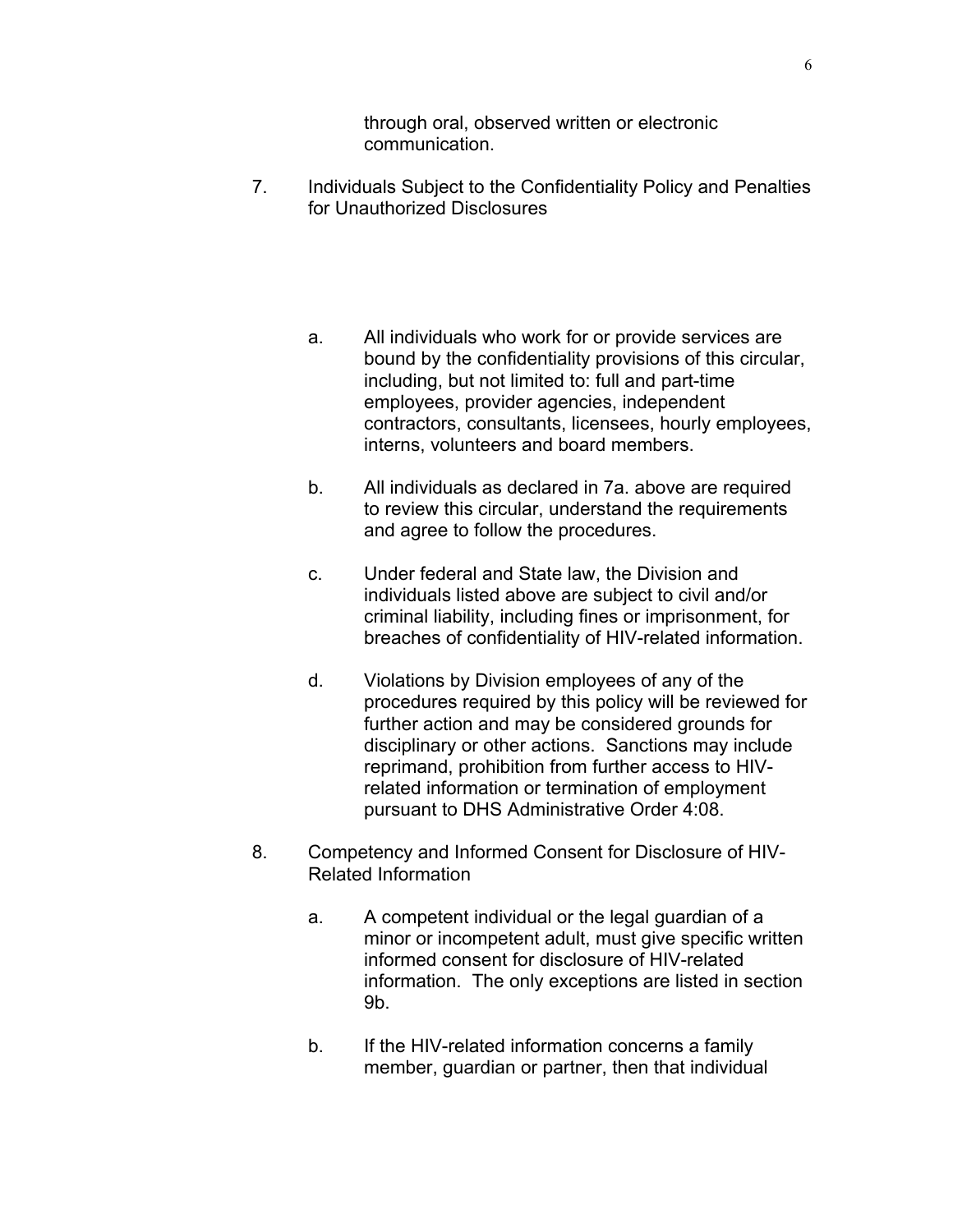must give specific written informed consent to any disclosure.

- c. Written consent shall include:
	- **..** the purpose of the disclosure;

**..** a precise description of the information the Division or agency is authorized to disclose;

**..** the individual or agency to receive the HIV-related information;

**..** the time period during which the consent is effective; and,

**..** the individual's or guardian's right to revoke consent.

- d. Adults with developmental disabilities are presumed to be legally competent to give or deny consent to disclosure of HIV-related information unless they have been adjudicated incompetent to make this type of health care decision. If a guardian has been appointed to make such health care decisions, specific written informed consent must be obtained from that individual.
- e. Consent shall be obtained from the parent, guardian or other individual authorized under State law to act in a minor's behalf when consent is required for disclosure of the record of a minor who has or is suspected of having HIV infection. If a minor is 12 years of ate or older, understands the diagnosis, and a parent or guardian is unavailable, the minor can consent to the release of this information. (N.J.S.A. 26:5C-13).
- f. When there are clear indications that a competent adult or minor lacks the mental capacity to understand and appreciate the information being presented, and if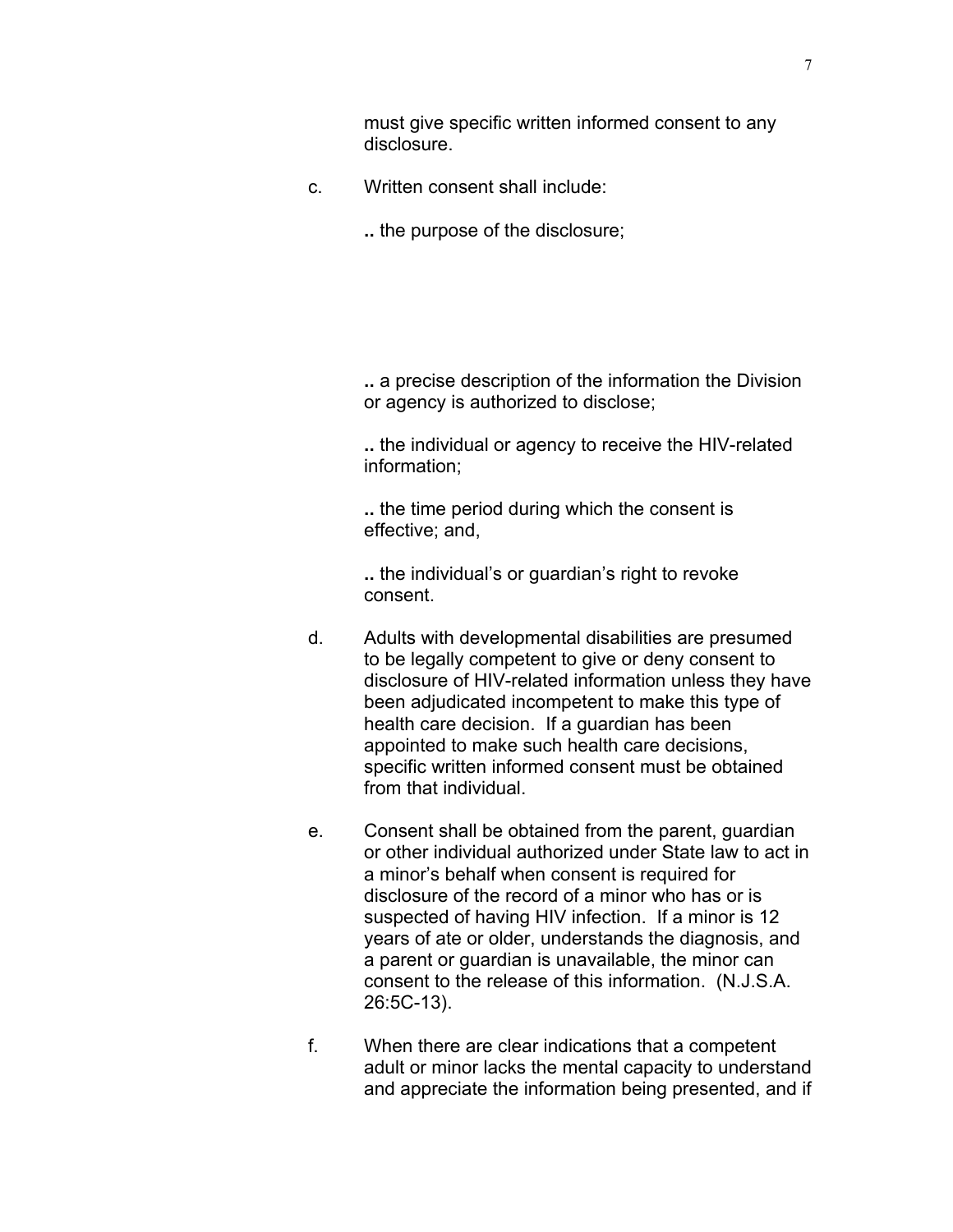a medical emergency exists that requires disclosure of HIV-related information in order to protect the individual's health from imminent harm, consent is not required. (See 9b)

- i. In the case of an adult, if there is no medical emergency, the Division will follow standard procedures mandated in the applicable guardianship laws.
- ii. In the case of a minor, if there is no medical emergency, unless the minor's consent rights derive from a judicial order of emancipation, the parent, legal guardian, or agency that has been given legal custody may consent to disclosure. Where seeking parental consent would be inadvisable, as when the parent cannot be found or has demonstrated disinterest in the child's well being, the Division may petition the court for authority to consent to disclosure.
- g. When the individual is legally incompetent to give consent to disclosure of HIV-related information, staff should still explain to the individual, to the extent that he/she can understand, the purpose of the proposed disclosure and ascertain the individual's preference.
- h. Individuals receiving services have the right to disclose HIV-related information about themselves to anyone they choose, including other individuals receiving services, however, because of emotional or cognitive impairments, or age, they may not understand or appreciate the potential consequences of disclosure. Therefore, staff members should counsel individuals about the potential risks of disclosure and the risks of non-disclosure.
- 9. Disclosure of HIV-Related Information Without Consent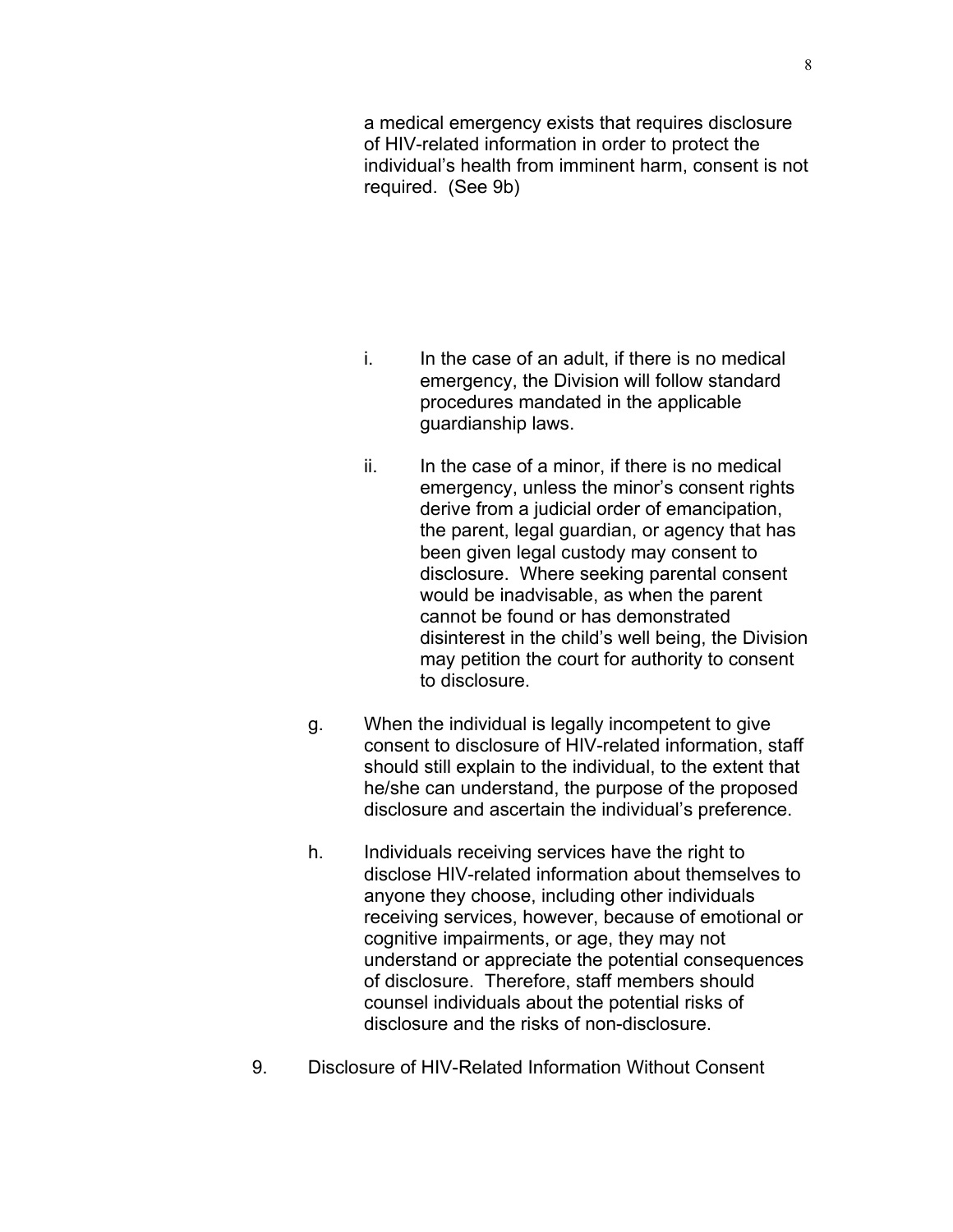- a. Except as noted in 9b below, all individuals covered by this circular cannot gain access to HIV-related information, nor disclose this information to anyone else within the agency, unless the individual, or his/her legal guardian has authorized access/disclosure through specific written consent. This also applies to the individual's family, guardian or partner.
- b. Per N.J.S.A. 26:5c-1 et seq., specific written consent is not required, but is encouraged, in situations in which the individual with whom information is to be shared needs to know this information in order to:
	- i. plan or provide HIV diagnosis and treatment (including HIV-related counseling and mental health care) and HIV-related services to the individual;
	- ii. provide referral for HIV-related diagnosis, treatment, or services to the individual;
	- iii. carry out essential administrative or reimbursement functions relating to the provision of HIV-related diagnosis, treatment, or services to the individual; and,
	- iv. provide emergency medical treatment necessary to protect the individual's health from imminent harm when the individual is not capable of providing consent, and the urgency of providing treatment precludes getting consent from the legal guardian.
- c. Individuals or their legal guardian, will be asked to give specific, written consent for access to or written disclosure of HIV-related information in accordance with 9a, when they apply for or receive treatment, services or benefits. To the extent feasible, the CEO/Medical Director will identify, for the individual, staff who will have access to their HIV-related information.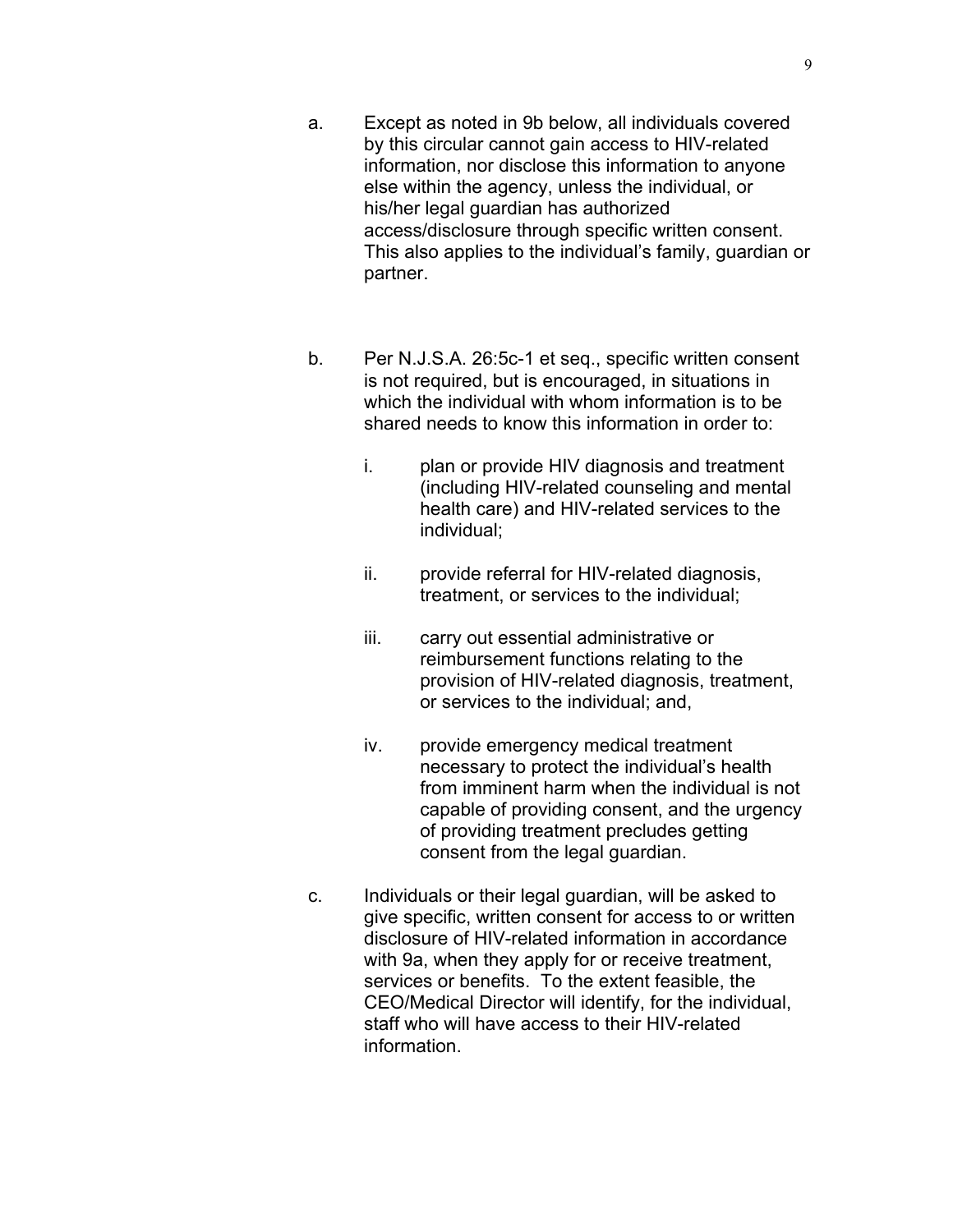- d. An individual's specific, written consent is not required in order to conduct internal Division-approved research or evaluations, so long as release of HIVrelated information is authorized and is consistent with applicable federal and State laws, and the information to be disclosed does not identify, directly or indirectly, a specific individual.
- e. All written disclosure of HIV-related information will be accompanied by a written statement prohibiting the agency or person from redisclosing this information to anyone else without the individual's consent. All oral disclosures of HIV-related information will be accompanied by an oral warning against redisclosure.
- f. All written disclosures shall be documented together with the HIV-related material and include the following information:
	- i. the date of disclosure;
	- ii. contents of the disclosure;
	- iii. recipient of the disclosure;
	- iv. reasons for disclosure;
	- v. type of authorization (i.e., whether the competent individual or legal guardian gave written consent for the specific disclosure or the disclosure was statutorily mandated); and
	- vi. an indication the individual to whom the information was released was notified against redisclosing the information to another. A competent individual or legal guardian signed consent form authorizing disclosure must be included in the HIV file.
- g. Individuals receiving services or their legal guardians shall be informed of all disclosures made pursuant to a medical or mandatory disclosure provision.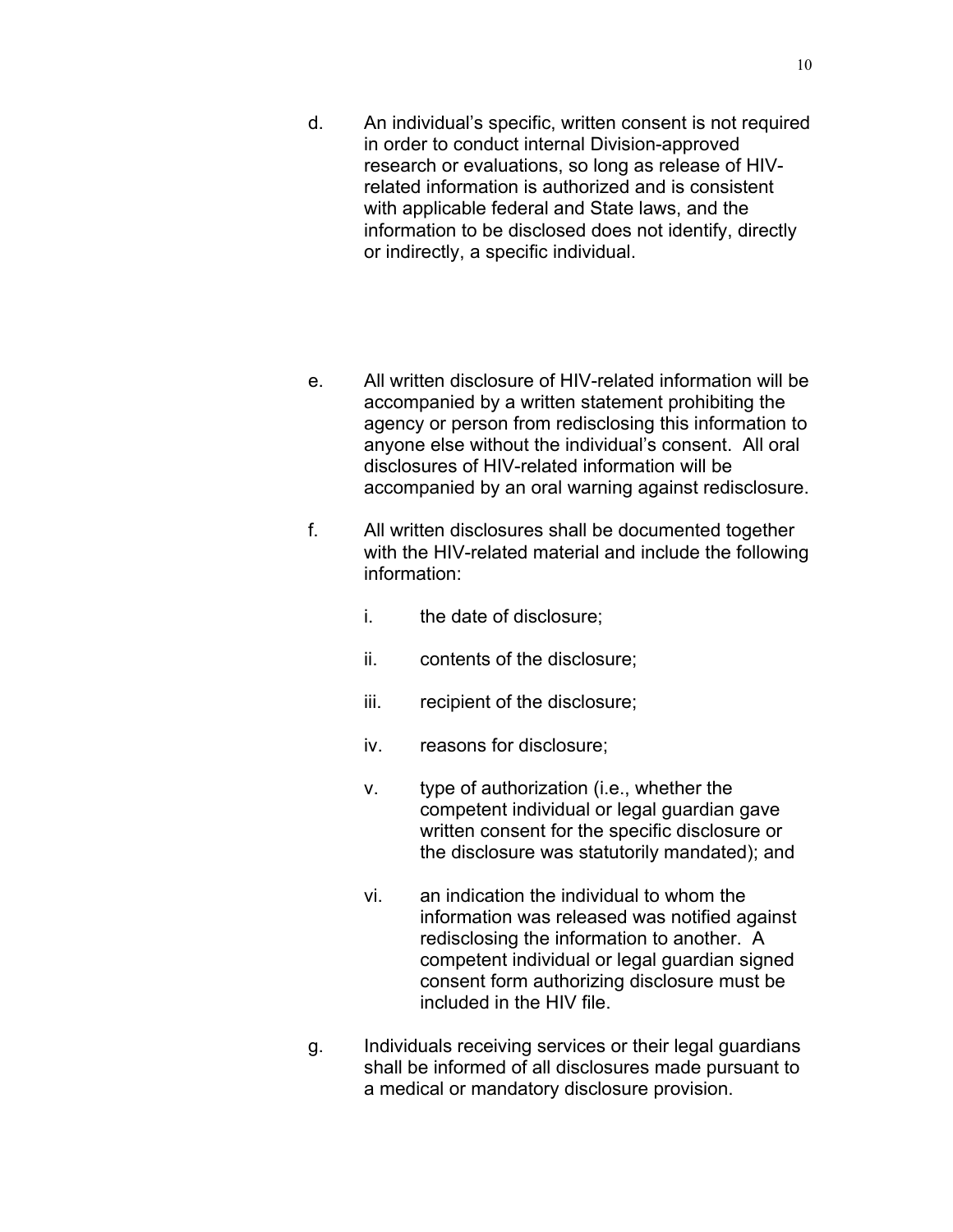- D. Reporting Requirements
	- 1. Cases of HIV infection or AIDS diagnosed by a developmental center of the Division shall be reported to the State Department of Health in accordance with the requirements of N.J.A.C. 8:57-2.2 (a and b) and 2.3 (a and b) and without identifiers for statistical purposes to:
		- a. The Division Director;
		- b. The Commissioner of Human Services.
	- 2. For persons in community placement, the responsibility to report shall rest with the attending physician.
- E. Clinical Procedures

All components of the Division and agencies under contract with or regulated by the Division will follow the New Jersey Department of Health and the Centers for Disease Control recommendations on the practices of universal precautions in situations involving handling blood and body fluids.

All components of the Division will follow the requirements of the Occupational Exposure to Bloodborne Pathogens Standard (29 CFR Part 1910). Agencies under contract with or regulated by the Division shall follow OSHA regulations as appropriate.

F. HIV Management – Division Employees

The New Jersey Law Against Discrimination (LAD) prohibits employment discrimination based on physical or mental handicap or a perception of handicap. Any person infected with HIV is considered "handicapped" under the LAD. Employees with identified HIV-related medical conditions which impair their health and ability to perform safely and effectively should be handled in a manner consistent with other serious life-threatening illnesses and the Department of Human Services Personnel policies.

Scientific and epidemiological evidence reports that the kind of casual contact that generally occurs among workers in the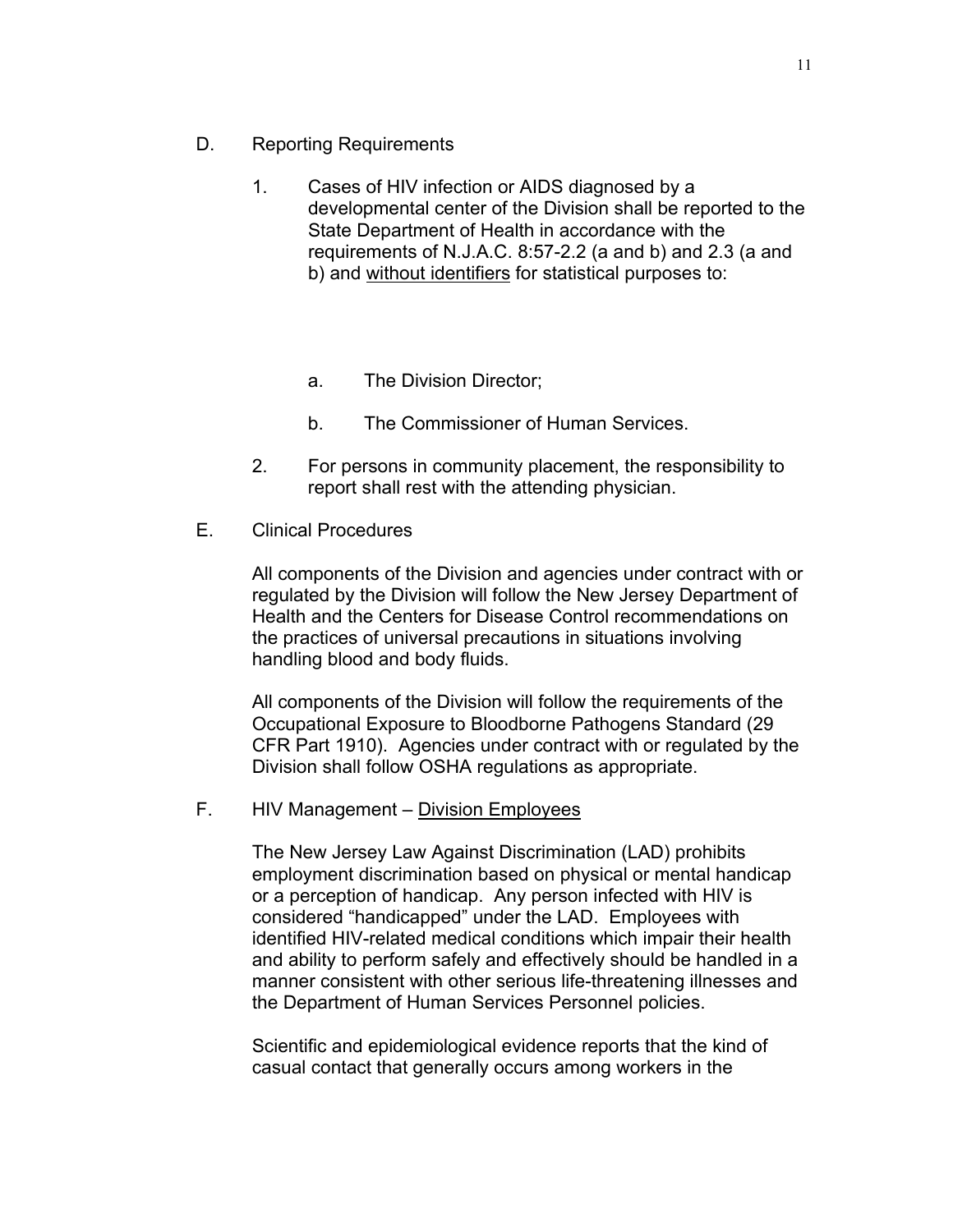workplace poses minimal risk of transmission of HIV. All employees are encouraged to know their HIV status.

- 1. Employees Ability to Work
	- a. All HIV infected employees should, if they choose, continue to work to the fullest degree possible as long as they are physically and mentally able to perform their job. The relevant standard is job performance,

which should be applied fairly and consistently to all employees.

- b. if it becomes necessary to modify job assignments because of increasing disability, reasonable accommodations should be undertaken. These accommodations might include more flexible hours, reduction in workload, or other adjustments that do not require a fundamental restructuring of the work place or excessive costs.
- 2. Privacy and Confidentiality
	- a. Employers have a duty to protect the confidentiality of employee's medical information. Any medical documentation relating to an employee's HIV status will be considered to be confidential.
	- b. Medical records may not be disclosed without the consent of the employee, by order of a court, or where disclosure is mandated by law.
	- c. Supervisors, managers and other employees involved in making and implementing personnel management decisions involving employees who reveal medical information about themselves or who have HIV related conditions which are observed during a physical examination, must strictly observe applicable privacy and confidentiality requirements.
	- d. HIV-related information shall be kept separate from the employee file.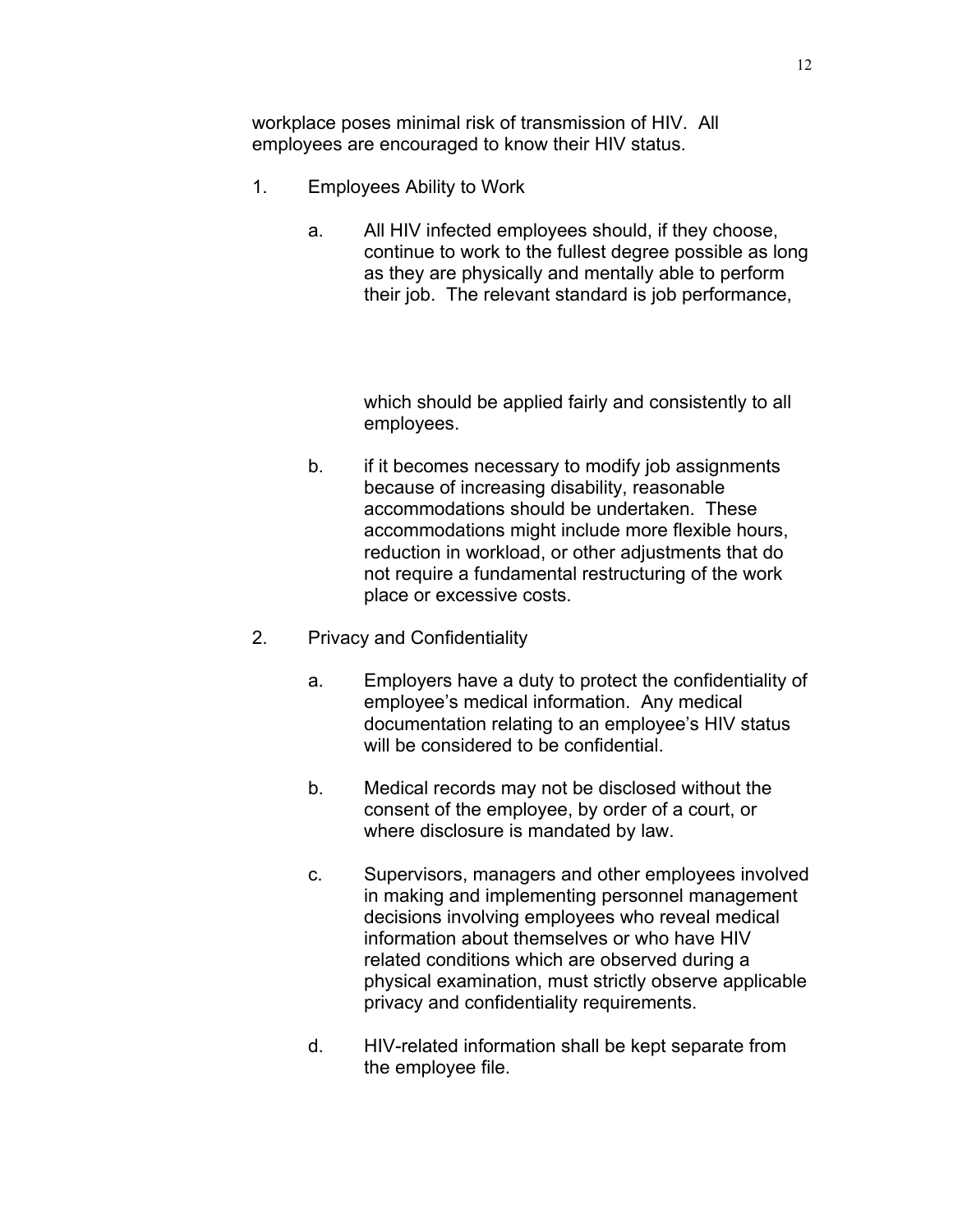- 3. Leave Administration Requests for leave shall be handled in a manner consistent with any request for leave which arises from any medical disability.
- 4. Employee Conduct
	- a. In situations where employees express reluctance or refusal to work with HIV infected individuals or employees, management shall deal with these

problems through appropriate counseling and education.

- b. If the component is unable to deal effectively with such situations through education/counseling and/or the employee's behavior threatens the safety, order or direction of the work of the facility, the employee is subject to corrective/disciplinary action in accordance with Supplement 1 of DHS Administrative Order 4:08.
- F. Personnel Training and Education

The Division, recognizing that education is one of the most effective means of preventing the spread of HIV and of dispelling fears associated with the disease, shall make available to its employees current, accurate and objective information concerning HIV.

- 1. Training and Education
	- a. Division employees shall attend "HIV Awareness" training, in accordance with the provisions of Executive Order No. 199. New employees shall receive "HIV Awareness" training during new employee orientation, or within 30 calendar days after being hired.
	- b. More comprehensive, advanced and/or specialized training and education in such areas as infection control shall be provided for those employees whose job responsibilities may warrant such training or who may be determined to be at an increased risk of exposure.